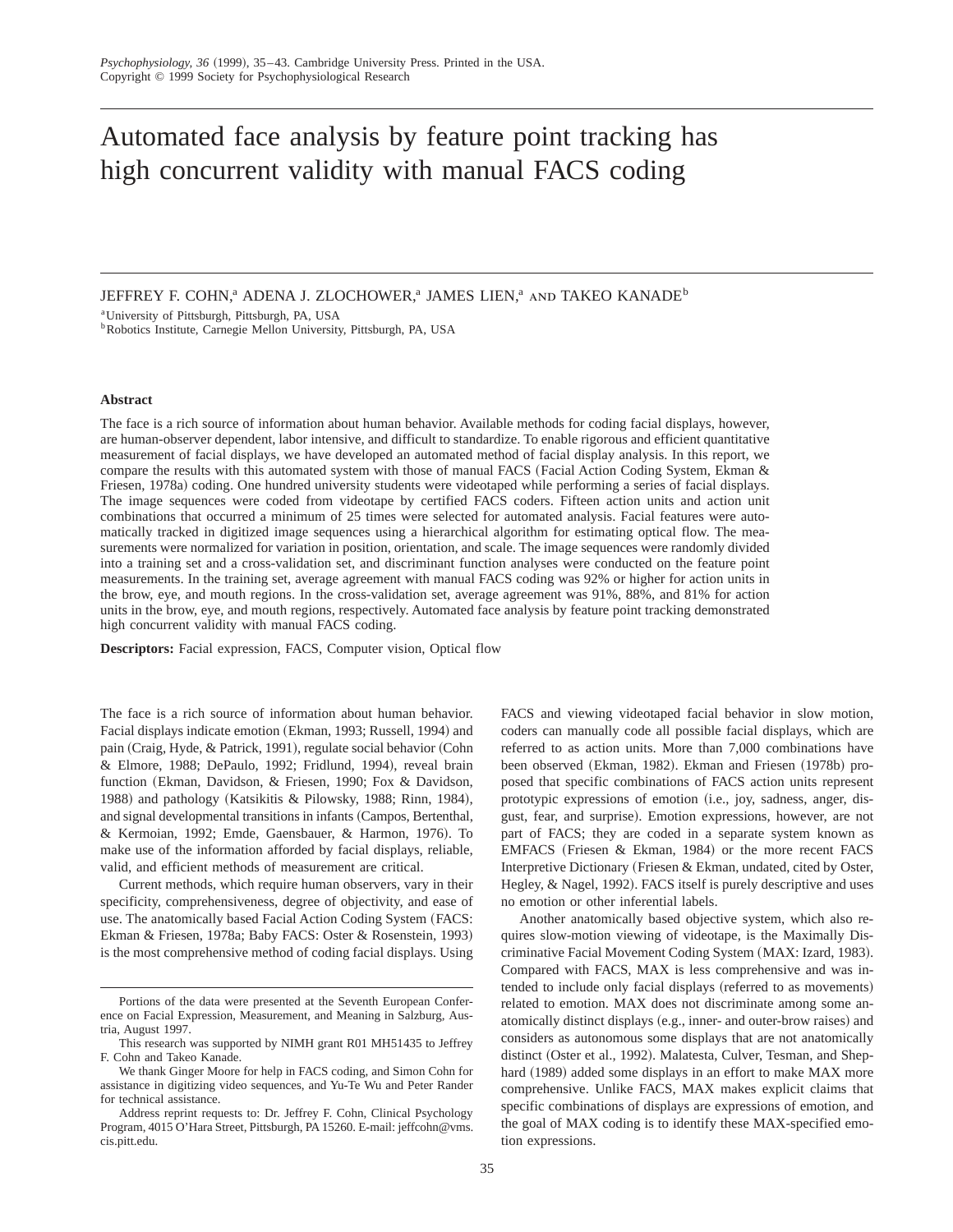Whereas FACS and MAX use objective, physically measurable criteria, other videotape viewing systems are based on subjective criteria for facial expressions of emotions (AFFEX: Izard, Dougherty,  $&$  Hembree, 1983) and other expressive modalities (e.g., monadic phases: Cohn & Tronick, 1988; Tronick, Als, & Brazelton, 1980). The expression codes in these systems are given emotion labels (e.g., joy) based on the problematic assumption that facial expression and emotion have an exact correspondence (Camras, 1992; Fridlund, 1994; Russell, 1994). Like FACS and MAX, these systems also require slow-motion viewing of videotaped facial behavior.

As used below, emotion expression refers to facial displays that have been given emotion labels. However, emotion expressions with the same label do not necessarily refer to the same facial displays. Systems such as MAX, AFFEX, and EMFACS can and do use the same terms when referring to different phenomena. For instance, Oster et al. (1992) found that MAX and the FACS Interpretive Dictionary gave different emotion labels to the same displays. The lack of standard meaning to specific emotion expressions and the implication that emotion expressions represent subjective experience of emotion are problems encountered when using emotion labels to refer to facial displays. The descriptive power of FACS, by contrast, has made it well suited to a broad range of substantive applications, including nonverbal behavior, pain research, neuropsychology, and computer graphics, in addition to emotion science (Ekman & Rosenberg, 1997; Parke & Waters, 1996; Rinn, 1984, 1991).

In daily life, expressions of emotion, whether defined by objective criteria (e.g., combinations of FACS action units or MAX movement codes) or by subjective criteria, occur infrequently. More often, emotion is communicated by small changes in facial features, such as furrowing of the brows to convey negative affect. Consequently, a system that describes only emotion expressions is of limited use. Only FACS, and to a lesser extent MAX, can produce the detailed descriptions of facial displays that are required to reveal components of emotion expressions (e.g., Carroll & Russell, 1997; Gosselin, Kirouac, & Dore, 1995). FACS action units are the smallest visibly discriminable changes in facial display, and combinations of FACS action units can be used to describe emotion expressions (Ekman, 1993; Ekman & Friesen, 1978b) and global distinctions between positive and negative expression  $(e.g., Moore, Cohn, & Campbell, 1997).$ 

With extensive training, human observers can achieve acceptable levels of interobserver reliability in coding facial displays. Methods based on human observers (i.e., manual methods), however, are labor intensive, semi-quantitative, and with the possible exception of FACS, difficult to standardize across laboratories or over time. Training is time consuming (approximately 100 hr with the most objective methods), and coding criteria may drift with time (Bakeman & Gottman, 1986; Martin & Bateson, 1986). Implementing comprehensive systems is reported to take up to 10 hr of coding time per minute of behavior, depending upon the comprehensiveness of the system and the density of behavior changes (Ekman, 1982). Such extensive effort discourages standardized measurement and may encourage the use of less specific coding systems with unknown convergent validity (Matias, Cohn, & Ross, 1989). These problems tend to promote the use of smaller sample sizes (of subjects and behavior samples), prolong study completion times, and thus limit the generalizability of study findings.

To enable rigorous, efficient, and quantitative measurement of facial displays, we have used computer vision to develop an automated method of facial display analysis. Computer vision has

been an active area of research for some 30 years (Duda & Hart, 1973); early work included attempts at automated face recognition (Kanade, 1973, 1977). More recently, there has been significant interest in automated facial display analysis by computer vision. One approach, initially developed for face recognition, uses a combination of principal components analysis (PCA) of digitized face images and artificial neural networks. High dimensional face images (e.g.,  $640 \times 480$  gray scale pixel arrays) are reduced to a lower dimensional set of eigenvectors, or *eigenfaces* (Turk & Pentland, 1991). The eigenfaces then are used as input to an artificial neural network or other classifier. A classifier developed by Padgett, Cottrell, and Adolphs (1996) discriminated 86% of six prototypic emotion expressions as defined by Ekman & Friesen  $(1976)$  (i.e., joy, sadness, anger, disgust, fear, and surprise). Another classifier developed by Bartlett et al. (1996) discriminated 89% of six upper face FACS action units.

Although promising, these systems have some limitations. First, because Padgett et al. (1996) and Bartlett et al. (1996) performed PCA on gray scale values, information about individual identity was encoded along with information about expression, which may impair discrimination. Some robust lower-level image processing may be required to produce more robust discrimination of facial displays. Second, eigenfaces appear to be highly sensitive to minor variation in image alignment for the task of face recognition (Phillips, 1996). Similar or even better precision in image alignment is probably required when eigenfaces are used to discriminate facial displays. The image alignment used by Padgett et al. and Bartlett et al. was limited to translation and scaling, which is insufficient to align face images across subjects with face rotation. Third, these methods have been tested only on rather limited image data sets. Padgett et al. (1996) analyzed photographs from Ekman and Friesen's (1976) Pictures of Facial Affect, which are considered prototypic expressions of emotion. Prototypic expressions differ from each other in many ways, which facilitates automated discrimination. Bartlett et al. (1996) analyzed images of subjects, many of whom were experts in recognizing and performing FACS action units, and observed that target action units occurred individually rather than being embedded within other facial displays. Fourth, Bartlett et al. performed manual time warping to produce a standard set of six preselected frames for each subject. Manual time warping is of variable reliability and is time consuming. Moreover, in many applications behavior samples are variable in duration, and therefore standardizing duration may omit critical information.

More recent research has incorporated approaches based on optical flow to discriminate facial displays. Such approaches are based on the assumption that muscle contraction causes deformation of overlying skin. In a digitized image sequence, algorithms for optical flow extract motion from the subtle texture changes in skin, and the pattern of such movement may be used to discriminate facial displays. Specifically, the velocity and direction of pixel movement across the entire face or within windows selected to cover certain facial regions are computed between successive frames. Using measures of optical flow, Essa, Pentland, and Mase (Essa & Pentland, 1994; Mase, 1991; Mase & Pentland, 1990) and Yacoob and Davis (1994) discriminated among emotion-specified displays (e.g., joy, surprise, fear). This level of analysis is comparable to the manual methods that are based on prototypic emotion expressions (e.g., AFFEX: Izard et al., 1983).

The work of Mase (1991), Mase and Pentland (1990), and Essa and Pentland (1994) suggested that more subtle changes in facial displays, as represented by FACS action units, could be detected from differential patterns of optical flow. Essa and Pentland (1994),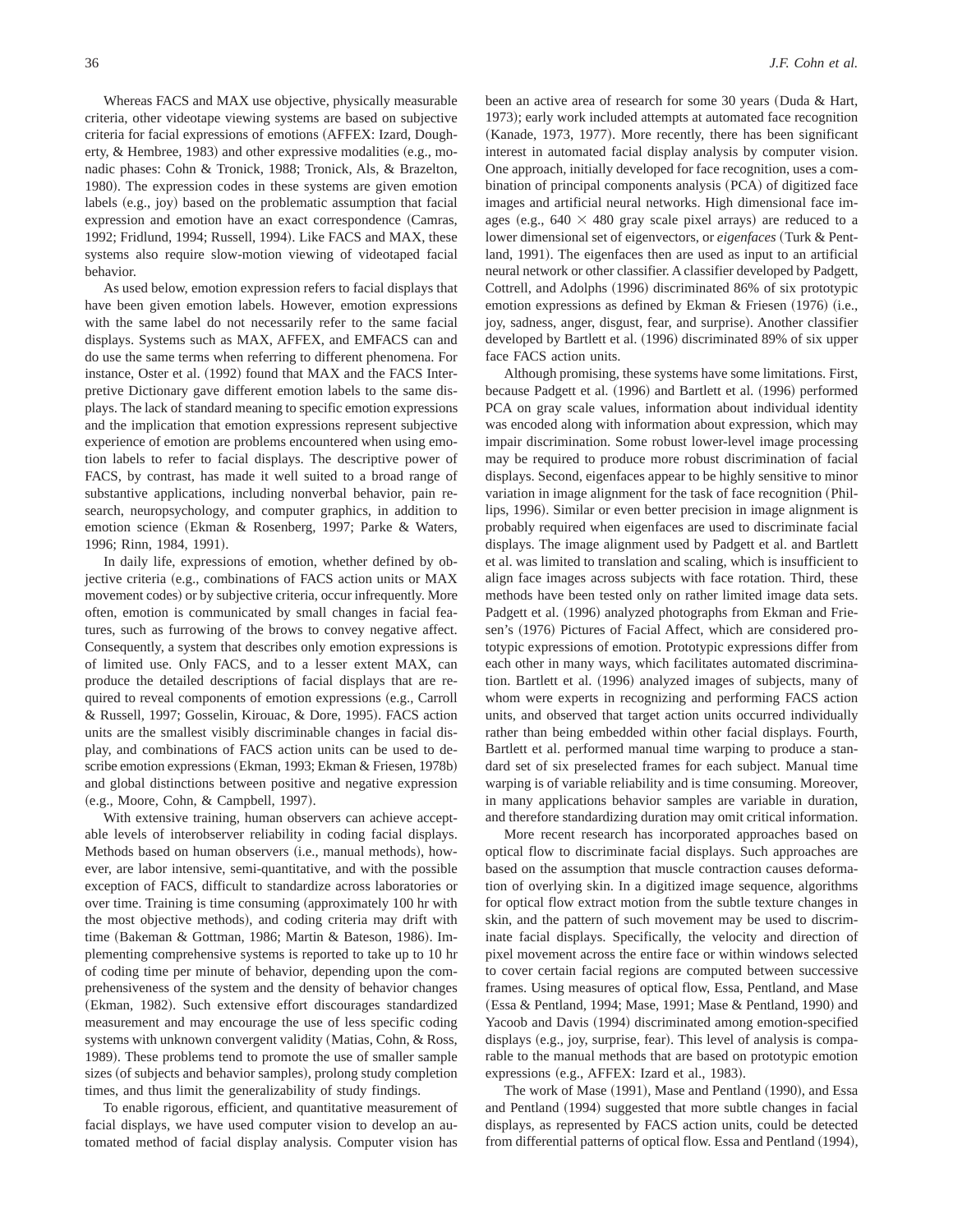for instance, found increased flow associated with action units in the brow and mouth region. The specificity of optical flow to action unit discrimination, however, was not tested. Discrimination of facial displays remained at the level of emotion expressions rather than the finer and more objective level of FACS action units. Bartlett et al. (1996) discriminated between action units in the brow and eye regions in a small number of subjects.

A question about optical flow methods is whether they are sufficiently sensitive to subtle differences in facial displays, as represented in FACS action units. Work to date has incorporated aggregate measures of optical flow within relatively large facial regions (e.g., forehead or cheeks), including modal flow (Black & Yacoob, 1995; Rosenblum, Yacoob, & Davis, 1994; Yacoob & Davis, 1994) and mean flow within the region (Mase, 1991; Mase & Pentland, 1990). Black and Yacoob (1995) and Black, Yacoob, Jepson, and Fleet (1997) also disregarded subtle changes in flow that were below an assigned threshold. Information about small deviations is lost when the flow pattern is aggregated or thresholds are imposed. As a result, the accuracy for discriminating FACS action units may be reduced.

The objective of the present study was to implement the first version of our automated method of face analysis and to assess its concurrent validity with manual FACS coding. Unlike previous automated systems that analyzed aggregate flow within large feature windows, our system tracks the movement of closely spaced feature points within very small feature windows (currently 13  $\times$ 13 pixels) and imposes no arbitrary thresholds. The feature points to be tracked are selected based on two criteria: they are in regions of high texture and they represent underlying muscle activation of closely related action units. Discriminant function analyses are performed on the feature point measurements for action units in brow, eye, and mouth regions. The descriptive power of feature point marking is evaluated by comparing the results of a discriminant classifier based on feature point tracking with those of manual FACS coding.

#### **Method**

## *Image Acquisition*

Subjects were 100 university students enrolled in introductory psychology classes. They ranged in age from 18 to 30 years. Sixty-five percent were female, 15% were African American, and 3% were Asian or Latino.

The observation room was equipped with a chair for the subject and two Panasonic WV3230 cameras, each connected to a Panasonic S-VHS AG-7500 video recorder with a Horita synchronized time-code generator. One of the cameras was located directly in front of the subject, and the other was positioned  $30^{\circ}$  to the right of the subject. Only image data from the frontal camera are included in this report.

Subjects were instructed by an experimenter to perform a series of 23 facial displays that included single action units  $(AUs)$  (e.g., AU  $12$  = lip corners pulled obliquely) and combinations of action units (e.g., AU  $1+2$  = inner and outer brows raised). Subjects began and ended each display from a neutral face. Before performing each display, an experimenter described and modeled the desired display. Six of the displays were based on descriptions of prototypic emotions (i.e., joy, surprise, anger, fear, disgust, and sadness). These six tasks and mouth opening in the absence of other action units were coded by one of us  $(A.Z.)$  who is certified in the use of FACS. Seventeen percent of the data were comparison coded by a second certified FACS coder. Interobserver agreement

was quantified with coefficient kappa, which is the proportion of agreement above what would be expected to occur by chance (Cohen, 1960; Fleiss, 1981). The mean kappa for interobserver agreement was .86.

Action units that occurred a minimum of 25 times in the image data base were selected for analysis. This criterion ensured sufficient data for training and testing of the automated face analysis system. When an action unit occurred in combination with other action units that may modify its appearance, the combination rather than the single action unit was the unit of analysis. Figure 1 shows the action units and action unit combinations thus selected. The action units we analyzed in three facial regions (brows, eyes, and mouth) are key components of emotion and other paralinguistic displays and are common variables in emotions research. For instance, AU 4 is characteristic of negative emotion and mental effort, and AU  $1+2$  is a component of surprise. AU 6 differentiates felt (Duchenne) smiles  $(AU_6+12)$  from non-Duchenne smiles (AU 12) (Ekman et al., 1990). In all three facial regions, the action units chosen are relatively difficult to discriminate because they involve subtle differences in appearance (e.g., brow narrowing due to AU  $1+4$  vs. AU 4, eye narrowing due to AU 6 vs. AU 7, three separate action unit combinations involving AU 17, and mouth widening due to AU 12 vs. AU 20.). Unless otherwise noted, the term *action unit* as used here refers to both single action units and action unit combinations.

## *Image Processing and Analysis*

Image sequences from neutral to target display (mean duration  $\sim$ 20 frames at 30 frames/s) were digitized automatically into 640  $\times$ 490 pixel arrays with 8-bit precision for gray scale values. Target displays represented a range of action unit intensities, including low, medium, and high intensity.

*Image alignment.* To remove the effects of spatial variation in face position, slight rotation, and facial proportions, images must be aligned and normalized prior to analysis. Three facial feature points were manually marked in the initial image: the medial canthus of both eyes and the uppermost point of the philtrum. Using an affine transformation, the images were then automatically mapped to a standard face model based on these feature points (Figure 2). By automatically controlling for face position, orientation, and magnification in this initial processing step, optical flows in each frame had exact geometric correspondence.

*Feature point tracking.* In the first frame, 37 features were manually marked using a computer mouse (leftmost image in Figure 3): 6 feature points around the contours of the brows, 8 around the eyes, 13 around the nose, and 10 around the mouth. The interobserver reliability of feature point marking was assessed by independently marking 33 of the initial frames. Mean interobserver error was 2.29 and 2.01 pixels in the horizontal and vertical dimensions, respectively. Mean interobserver reliability, quantified with Pearson correlation coefficients, was .97 and .93 in the horizontal and vertical dimensions, respectively.

The movement of feature points was automatically tracked in the image sequence using an optical flow algorithm (Lucas  $\&$ Kanade, 1981). Given an  $n \times n$  feature region *R* and a gray-scale image *I*, the algorithm solves for the displacement vector  $d =$  $(d_x, d_y)$  of the original  $n \times n$  feature region by minimizing the residual  $E(d)$ , which is defined as

$$
E(d) = \sum [I_{t+1}(x+d) - I_t(x)]^2, x \in R,
$$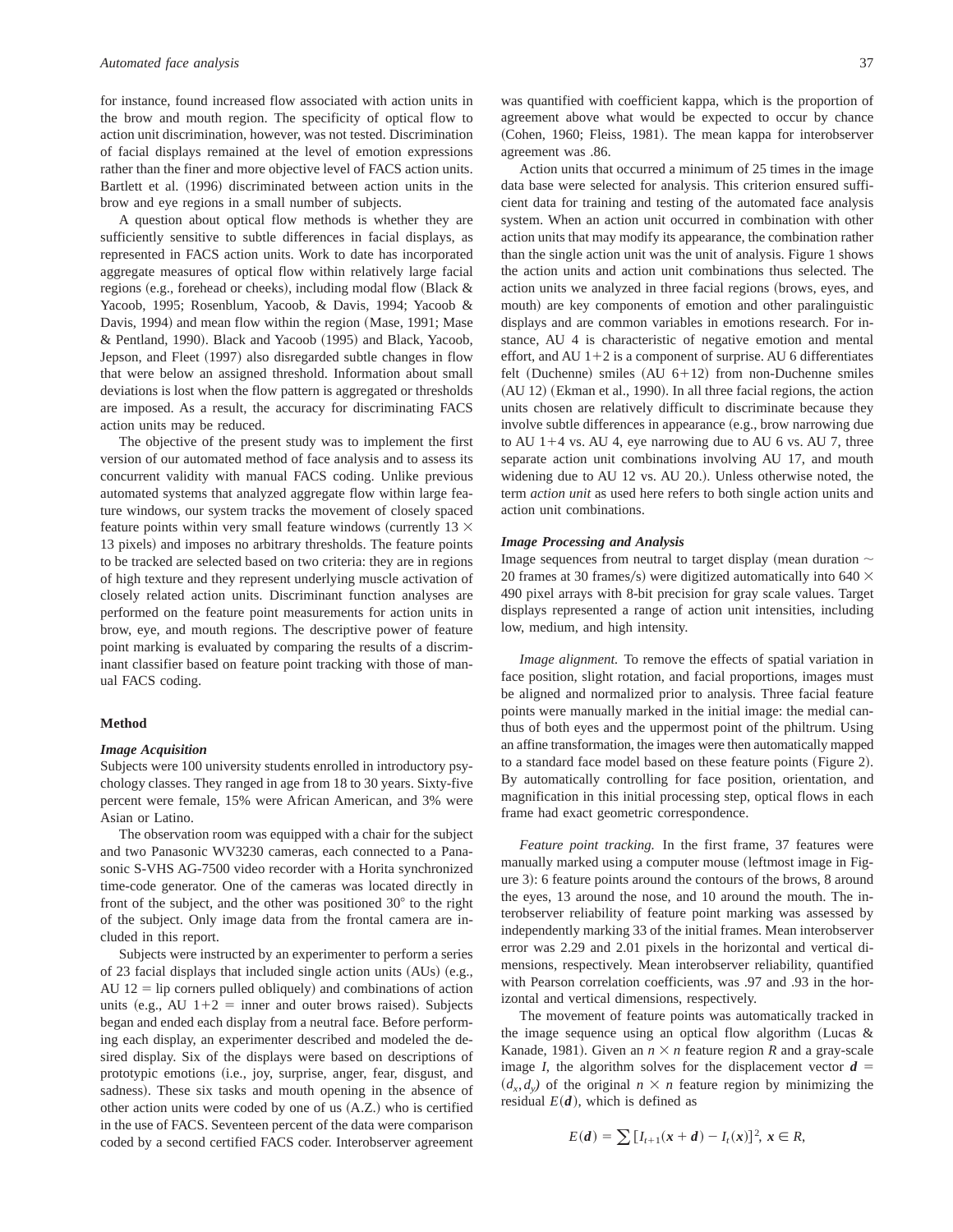| <b>Upper Face</b>                                                                |                         |                              |  |  |  |  |  |  |  |
|----------------------------------------------------------------------------------|-------------------------|------------------------------|--|--|--|--|--|--|--|
| AU4                                                                              | $AU\overline{1+4}$      | $AU1+2$                      |  |  |  |  |  |  |  |
|                                                                                  |                         | $T = 3$                      |  |  |  |  |  |  |  |
| <b>Brows</b> lowered                                                             | Medial portion of       | Inner and outer              |  |  |  |  |  |  |  |
| and drawn                                                                        | the brows is            | portions of the              |  |  |  |  |  |  |  |
| together                                                                         | raised and pulled       | brows are raised             |  |  |  |  |  |  |  |
|                                                                                  | together                |                              |  |  |  |  |  |  |  |
| AU5                                                                              | $\overline{\text{AU6}}$ | AU7                          |  |  |  |  |  |  |  |
|                                                                                  |                         | $\Omega$                     |  |  |  |  |  |  |  |
| Upper eyelids are                                                                | Cheeks are raised       | Lower eyelids                |  |  |  |  |  |  |  |
| raised                                                                           | and eye opening         | are raised                   |  |  |  |  |  |  |  |
|                                                                                  | is narrowed             |                              |  |  |  |  |  |  |  |
|                                                                                  | <b>Lower Face</b>       |                              |  |  |  |  |  |  |  |
| AU25                                                                             | AU26                    | AU27                         |  |  |  |  |  |  |  |
|                                                                                  |                         |                              |  |  |  |  |  |  |  |
| Lips are relaxed                                                                 | Lips are relaxed        | Mouth is                     |  |  |  |  |  |  |  |
| and parted                                                                       | and parted;             | stretched open               |  |  |  |  |  |  |  |
|                                                                                  | mandible is             | and the                      |  |  |  |  |  |  |  |
|                                                                                  | lowered                 | mandible pulled              |  |  |  |  |  |  |  |
| $\overline{AU12}$                                                                | $\overline{AU12+25}$    | down<br>$AU20+25$            |  |  |  |  |  |  |  |
|                                                                                  |                         |                              |  |  |  |  |  |  |  |
|                                                                                  |                         |                              |  |  |  |  |  |  |  |
| Lip corners are                                                                  | AU12 with mouth         | Lips are parted              |  |  |  |  |  |  |  |
| pulled obliquely                                                                 | opening                 | and pulled back<br>laterally |  |  |  |  |  |  |  |
| $AU9+17$                                                                         | AU17+23+24              | AU15+17                      |  |  |  |  |  |  |  |
|                                                                                  |                         |                              |  |  |  |  |  |  |  |
| The infraorbital                                                                 | AU17 and lips are       | Lip corners are              |  |  |  |  |  |  |  |
| triangle and                                                                     | tightened,              | pulled down and              |  |  |  |  |  |  |  |
| center of the                                                                    | narrowed, and           | chin is raised               |  |  |  |  |  |  |  |
| upper lip are                                                                    | pressed together        |                              |  |  |  |  |  |  |  |
| pulled upwards                                                                   |                         |                              |  |  |  |  |  |  |  |
| and the chin boss                                                                |                         |                              |  |  |  |  |  |  |  |
| $\mathcal{L}_{\mathcal{A}}$ and $\mathcal{A}$ and $\mathcal{A}$ is fixed in Fig. |                         |                              |  |  |  |  |  |  |  |

**Figure 1.** Facial displays studied for automated face analysis. Adapted from Ekman and Friesen (1978a).

where  $x = (x, y)$  is a vector of image coordinates. The Lucas-Kanade algorithm performs the minimization efficiently by using spatiotemporal gradients, and the displacements  $d_x$  and  $d_y$  are solved with subpixel accuracy. The region size used in the algorithm was  $13 \times 13$  pixels. The algorithm was implemented by using an iterative, hierarchical 5-level image pyramid (Poelman, 1995), with which rapid and large displacements of up to  $100$  pixels  $(e.g.,$  as found in sudden mouth opening) can be robustly tracked while maintaining sensitivity to subtle (subpixel) facial motion. On a dual-processor 300-MHz Pentium II computer with 128 megabytes of random access memory, processing time is approximately 1 s per frame.

The two images on the right in Figure 3 show an example of feature point tracking results. The subject's face changes from neutral  $(AU 0)$  to brow raise  $(AU 1+2)$ , eye widening  $(AU 5)$ , and jaw drop (AU 26), which is characteristic of surprise. The feature points are precisely tracked across the image sequence. Lines trailing from the feature points represent changes in their location during the image sequence. As the action units become more extreme, the feature point trajectory becomes longer.

## *Data Analysis and Action Unit Recognition*

To evaluate the descriptive power of feature point tracking measurements, discriminant function analysis was used. Separate analyses were conducted on the measurement data for action units within each facial region. In the analyses of the brow region, the measurements consisted of the horizontal and vertical displacements of the six feature points around the brows. In the analyses of the eye region and of Duchenne versus non-Duchenne smiles, the measurements consisted of the horizontal and vertical displacements of the eight feature points around the eyes. In analyses of the mouth region, the measurements consisted of the horizontal and vertical displacements of the 10 feature points around the mouth and 4 points on either side of the nostrils, because of the relevance of the nose points to AU 9. Therefore, each measurement was represented by a 2*p* dimensional vector by concatenating *p* feature point displacements; that is  $D = (d_1, d_2, ..., d_p) = (d_{1x}, d_{1y}, d_{2x}, d_{2y},...$ *dpx*, *dpy)*.

The discrimination between action units was done by computing and comparing the a posteriori probabilities of action units, that is

$$
D \to \text{AU}_k \quad \text{if } p(\text{AU}_k|D) > p(\text{AU}_j|D) \qquad j \neq k
$$

where

$$
p(\text{AU}_i|\mathbf{D}) = \frac{p(\mathbf{D}|\text{AU}_i)p(\text{AU}_i)}{p(\mathbf{D})} = \frac{p(\mathbf{D}|\text{AU}_i)p(\text{AU}_i)}{\sum_{j=1}^k p(\mathbf{D}|\text{AU}_j)p(\text{AU}_j)}
$$

The discriminant function between  $AU_i$  and  $AU_j$  is therefore the log-likelihood ratio

$$
f_{ij}(\boldsymbol{D}) = \log \frac{p(\text{AU}_i|\boldsymbol{D})}{p(\text{AU}_j|\boldsymbol{D})} = \log \frac{p(\boldsymbol{D}|\text{AU}_i)p(\text{AU}_i)}{p(\boldsymbol{D}|\text{AU}_j)p(\text{AU}_j)}
$$

The  $p(D|AU_i)$  was assumed to be a multivariate Gaussian probability distribution  $N(u_i, \Sigma_i)$ , where the mean  $u_i$  and the covariance matrix  $\Sigma_i$  were estimated by the sample means and sample covariance matrices of the training data. This discriminant function is a quadratic discriminant function in general; but if covariance matrices  $\Sigma_i$  and  $\Sigma_j$  are the same, it reduces to a linear discriminant function. Because we were interested in the descriptive power of the feature point displacement vector itself rather than relying on other information (e.g., relative frequencies of action units in our specific samples), a priori probabilities,  $p(AU_i)$ , were assumed to be equal.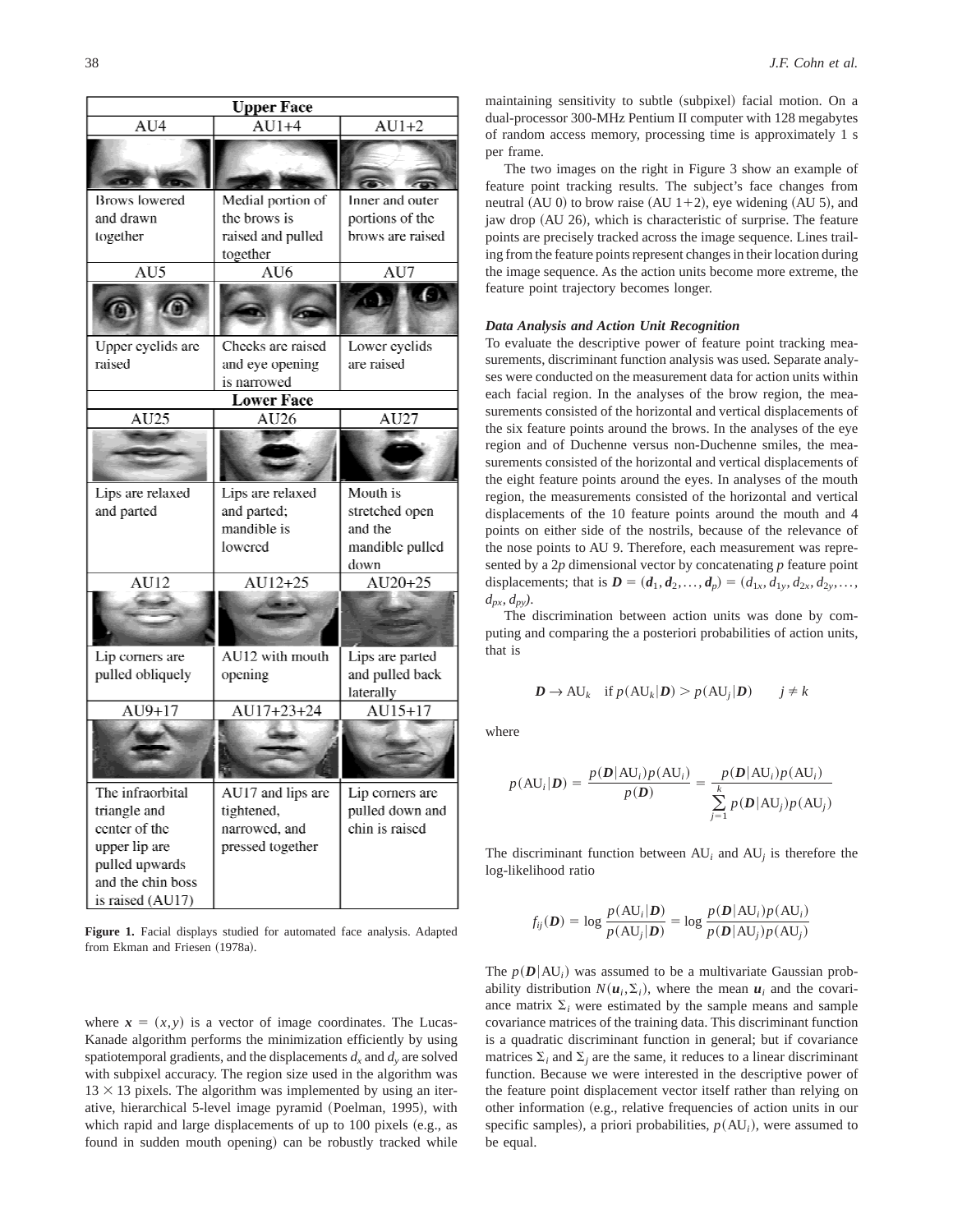

**Figure 2.** Image alignment by affine transformation, which includes translation, scaling, and rotation factors. The medial canthi and philtrum are used as reference points.

The analyses used 872 samples of 15 action units or action unit combinations that occurred 25 or more times in 504 image sequences of 100 subjects. The samples were randomly divided into a training and a cross-validation set. However, if an action unit occurred in more than one image sequence from the same subject, all of the samples of that action unit by that subject were assigned to the training set. Thus, for each action unit, samples from the same subject belonged exclusively either to the training or to the cross-validation set but not to both. This strict criterion ensured that the training and the cross-validation set were uncorrelated with respect to subjects for each action unit and thus that what was recognized was the action unit rather than the subject.

The agreement of action unit discrimination between manual FACS coding and automated face analysis by feature point tracking was quantified. We used coefficient kappa to measure the proportion of agreement above what would be expected to occur by chance (Cohen, 1960; Fleiss, 1981). In preliminary analyses, subjects' race and gender were unrelated to classification accuracy and therefore were not included as factors in the discriminant function analyses and classification results reported below.

## **Results**

## *Brow Region*

Three action units or action unit combinations  $(AU 1+2, AU 1+4,$ and AU 4) were analyzed in the brow region. Wilks lambda and two discriminant functions were highly significant ( $\lambda = .07$ ,  $p <$ .001, canonical correlations = .93 and .68,  $p < .001$ ). In the training set, 93% of the action units were correctly classified ( $\kappa = .88$ ). In the cross-validation set (Table 1),  $91\%$  were correctly classified  $(\kappa = 0.87)$ ; accuracy ranged from 74% for AU 1+4 to 95% and 97% for AU  $1+2$  and AU 4, respectively.

## *Eye Region*

Three action units  $(AU 5, AU 6, and AU 7)$  in the eye region were analyzed. Wilks lambda and two discriminant functions were highly significant ( $\lambda = 0.09$ ,  $p < .001$ ; canonical correlations = .91 and .67,  $p \leq .001$ ). In the training set, 92% of action units were correctly classified ( $\kappa = .88$ ). In the cross-validation set (Table 2), 88% were correctly classified ( $\kappa = .82$ ). Disagreements that occurred were between AU 6 and AU 7.



Figure 3. Example of manually located feature points (leftmost image) and results of automated feature point tracking (two images on the right). The subject's expression changes from neutral (AU 0) to surprise (AU  $1+2+5+26$ ).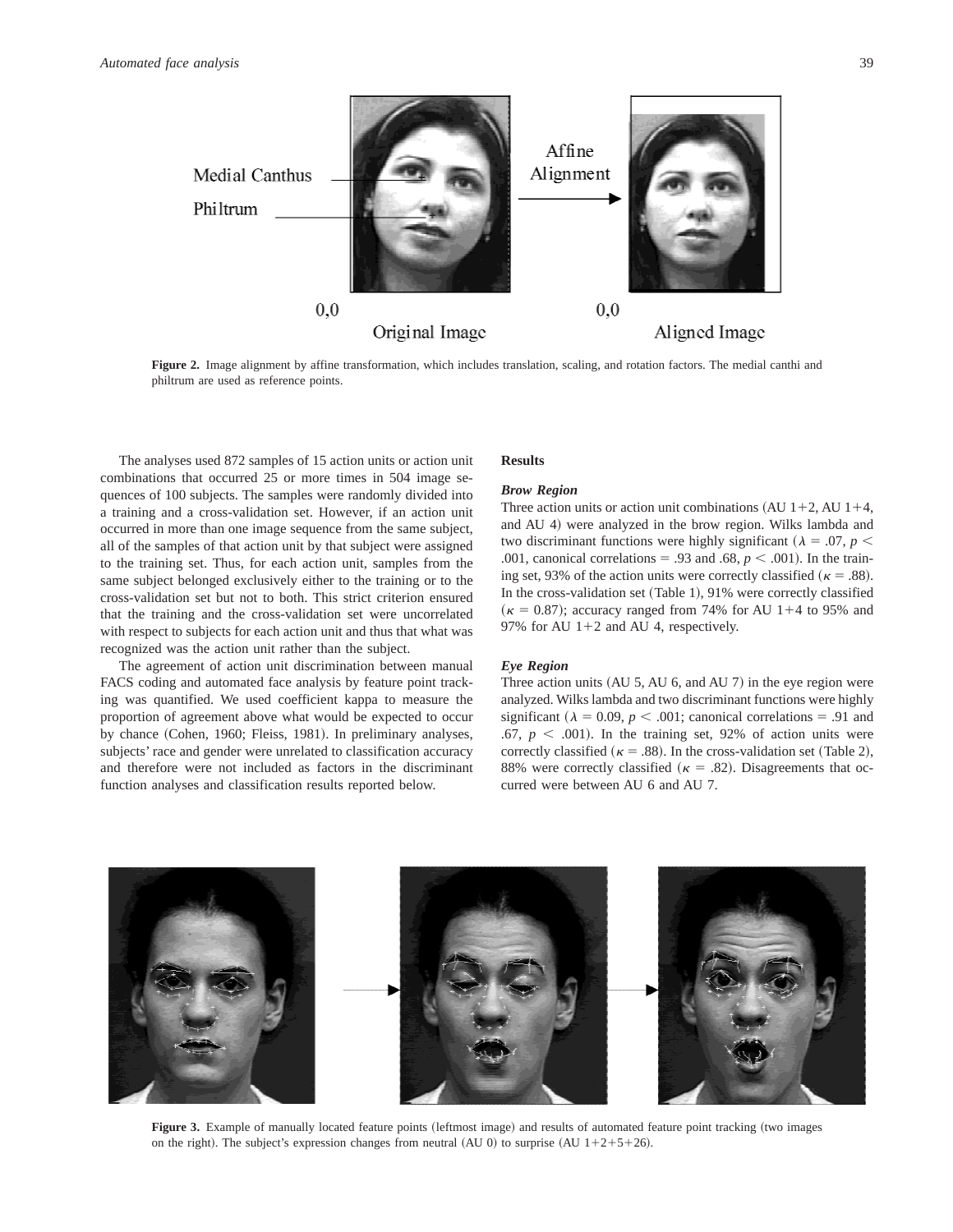**Table 1.** *Proportion of Agreement Between Automated Face Analysis and Manual Coding in Identifying Action Units in the Eyebrow Region*

|                      |                | Automated face analysis |          |      |  |  |  |
|----------------------|----------------|-------------------------|----------|------|--|--|--|
| Manual coding        | No.<br>samples | AU $1+2$                | AU $1+4$ | AU 4 |  |  |  |
| Training set         |                |                         |          |      |  |  |  |
| AU $1+2$             | 42             | .91                     | .10      | .00  |  |  |  |
| AU $1+4$             | 25             | .04                     | .88      | .08  |  |  |  |
| AIJ4                 | 84             | .00                     | .05      | .95  |  |  |  |
| Cross-validation set |                |                         |          |      |  |  |  |
| AU $1+2$             | 43             | .95                     | .05      | .00  |  |  |  |
| AU $1+4$             | 19             | .00                     | .74      | .26  |  |  |  |
| AIJ4                 | 32             | .00                     | .03      | .97  |  |  |  |
|                      |                |                         |          |      |  |  |  |

*Note:*  $\kappa$  = .88 and .87 in the training and the cross-validation sets, respectively.

We also evaluated recognition accuracy for Duchenne versus non-Duchenne smiles; that is, a comparison of AU  $6+12$  with AU 12. Feature point data were restricted to the eye region. Wilks lambda and one discriminant function were significant ( $\lambda = 0.45$ ,  $p < .025$ ; canonical correlation = .74,  $p < .05$ ). In the training set, classification accuracy was 83% ( $\kappa = .67$ ). In the cross-validation set, accuracy was 82%  $(\kappa = .63)$  (see Table 3). Errors resulted from over classification of AU 12.

## *Mouth Region*

Nine action units were analyzed in the mouth region. Wilks lambda and five discriminant functions were highly significant ( $\lambda = 0.0006$ , canonical correlations = .94, .93, .87, .76, and .63,  $p < .001$ ). In the training set, 94% ( $\kappa$  = .93) were correctly classified. In the cross-validation set (Table 4), 81% were correctly classified ( $\kappa$  = .79). Accuracy was low for discriminating AU 26 from AUs 25 and 27, but accuracy for all other action units ranged from 73% to 100%.

## **Discussion**

Facial displays are a rich source of information about human behavior, but that information has been difficult to obtain efficiently.

**Table 2.** *Proportion of Agreement Between Automated Face Analysis and Manual Coding in Identifying Action Units in the Eye Region*

|                      |                           |      | Automated face analysis |      |  |  |  |
|----------------------|---------------------------|------|-------------------------|------|--|--|--|
| Manual coding        | N <sub>0</sub><br>samples | AU 5 | AU 6                    | AU 7 |  |  |  |
| Training set         |                           |      |                         |      |  |  |  |
| AU 5                 | 41                        | 1.00 | .00                     | .00  |  |  |  |
| AU 6                 | 35                        | .00  | .77                     | .23  |  |  |  |
| AU 7                 | 34                        | .00  | .03                     | .97  |  |  |  |
| Cross-validation set |                           |      |                         |      |  |  |  |
| AU $5$               | 28                        | .93  | .00                     | .07  |  |  |  |
| AU 6                 | 33                        | .00  | .82                     | .18  |  |  |  |
| AU 7                 | 14                        | .00  | .07                     | .93  |  |  |  |

*Note:*  $\kappa$  = .88 and .82 in the training and the cross-validation sets, respectively.

**Table 3.** *Proportion of Agreement Between Automated Face Analysis and Manual Coding in Discriminating Between Non-Duchenne and Duchenne Smiles*

|                      |                | Automated face analysis |          |  |  |  |
|----------------------|----------------|-------------------------|----------|--|--|--|
| Manual coding        | No.<br>samples | Non-Duchenne            | Duchenne |  |  |  |
| Training set         |                |                         |          |  |  |  |
| Non-Duchenne         | 25             | .88                     | .12      |  |  |  |
| Duchenne             | 35             | .20                     | .80      |  |  |  |
| Cross-validation set |                |                         |          |  |  |  |
| Non-Duchenne         | 12             | 1.00                    | .00      |  |  |  |
| Duchenne             | 33             | -24                     | .76      |  |  |  |

*Note:*  $\kappa$  = .67 and .63 in the training and the cross-validation sets, respectively.

Manual methods are labor intensive, semiquantitative, difficult to standardize, and often subjective. Several recent studies have used computer-vision approaches to discriminate facial displays (Bartlett et al., 1996; Cottrell & Metcalfe, 1991; Essa & Pentland, 1994; Padgett et al., 1996; Yacoob & Davis, 1994). Except for a study by Bartlett et al. (1996), this work has focused on discriminating a small number of emotion expressions (e.g., joy, surprise, fear) that differ from each other in many facial regions, and the sample sizes used have been small, from 7 to 20 subjects. We have developed an automated face analysis method that discriminates FACS action units, which are the smallest visibly discriminable facial displays with well-established objective criteria. We tested automated face analysis with a large, varied data set.

To discriminate FACS action units, feature points in regions of moderate to high texture were automatically tracked in image sequences, and the effects of spatial variation were removed using an affine transformation of the feature point displacements. Using a discriminant classifier, average accuracy in the training set was above 90% for action units in the brow, eye, and mouth regions and was 83% for discriminating between Duchenne and non-Duchenne smiles. In the cross-validation set, average accuracy was 91%, 88%, and 81% in the brow, eye, and mouth regions, respectively, and accuracy for Duchenne versus non-Duchenne smiles was 82%.

Automated face analysis demonstrated high concurrent validity with manual coding for action units in each of the facial regions studied. The level of intermethod agreement for action units was comparable to the accepted standard in tests of interobserver agreement in FACS. The intermethod disagreements that did occur were generally the same ones that are common in FACS, such as the distinction between AU 25 and AU 26 and between AU  $1+4$  and AU 4.

This test of the concurrent validity of automated face analysis was performed with a larger, more heterogeneous data set than was previous work. The data set consisted of more than 500 image sequence samples with 15 action units and action-unit combinations of 100 subjects. The image sequences contained positional and rotational motions of the face, and the set of action units spanned those in three facial regions (both upper and lower face). An action unit could occur alone or could be embedded in others. Also, subjects included African American and Asian men and women, providing a more adequate test of how well action unit discrimination would generalize to image sequences in new subjects. Automated face analysis was comparable to the accepted standard for manual coding, FACS.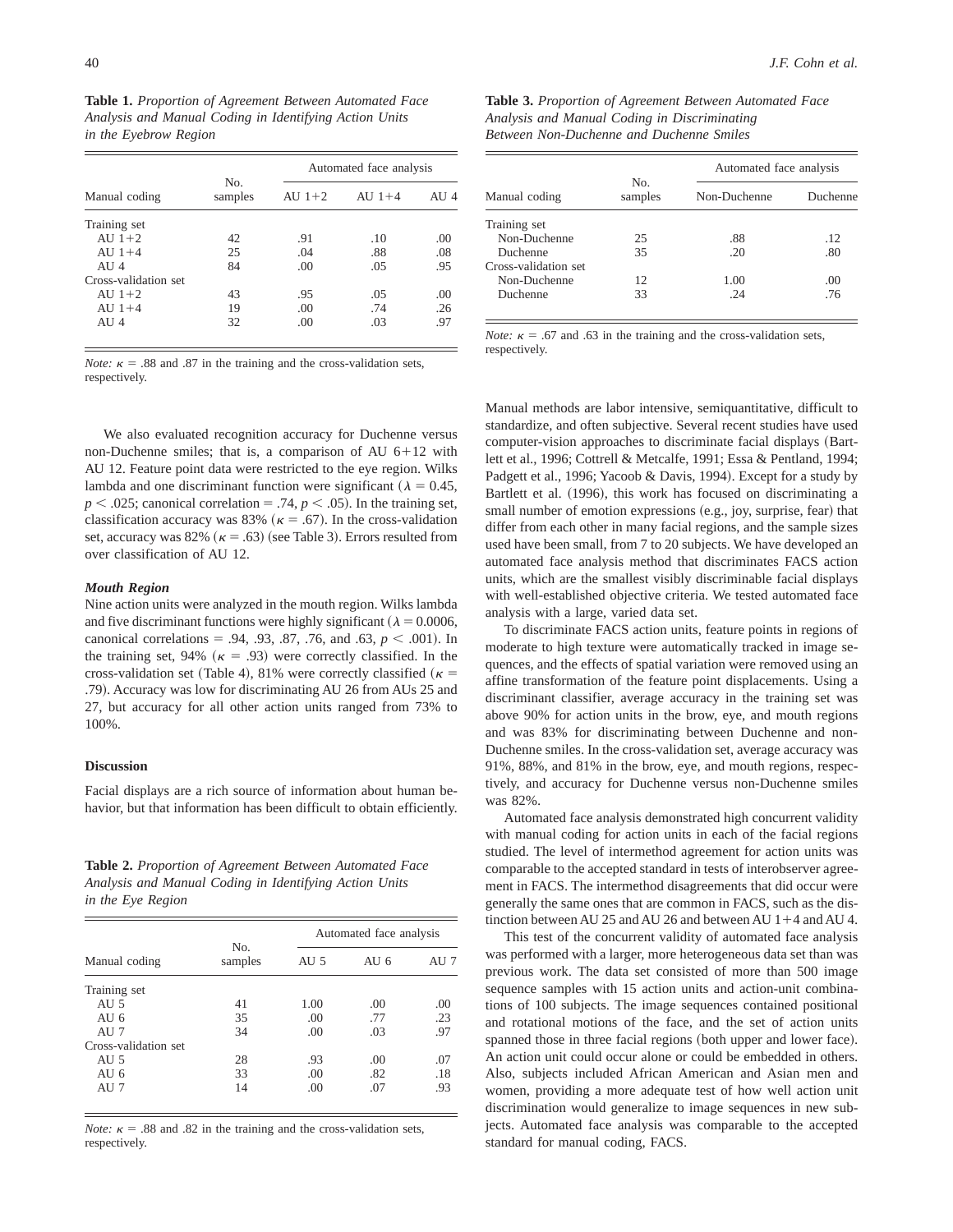|  | Table 4. Proportion of Agreement Between Automated Face Analysis and Manual Coding in Identifying |  |  |  |  |  |
|--|---------------------------------------------------------------------------------------------------|--|--|--|--|--|
|  | Action Units in the Mouth Region                                                                  |  |  |  |  |  |

|                      |                | Automated face analysis |                  |       |       |            |                 |            |              |                |
|----------------------|----------------|-------------------------|------------------|-------|-------|------------|-----------------|------------|--------------|----------------|
| Manual coding        | No.<br>samples | AU 27                   | AU 26            | AU 25 | AU 12 | AU $12+25$ | AU $20+25\pm16$ | AU $15+17$ | $AU17+23+24$ | AU $9+17\pm25$ |
| Training set         |                |                         |                  |       |       |            |                 |            |              |                |
| AU 27                | 28             | 1.00                    | .00              | .00   | .00   | .00        | .00             | .00        | .00          | .00            |
| AU 26                | 28             | .05                     | .86              | .09   | .00   | .00        | .00             | .00        | .00          | .00            |
| AU 25                | 22             | .00                     | .00 <sub>1</sub> | 1.00  | .00   | .00        | .00             | .00        | .00          | .00            |
| AU 12                | 15             | .00                     | .00              | .00   | .94   | .06        | .00             | .00        | .00          | .00            |
| AU $12+25$           | 37             | .00                     | .00              | .00   | .05   | .95        | .03             | .00        | .00          | .00            |
| AU $20+25\pm16$      | 31             | .03                     | .00              | .00   | .03   | .06        | .88             | .00        | .00          | .00            |
| AU $15+17$           | 34             | .00                     | .00              | .03   | .00   | .00        | .00             | .94        | .03          | .00            |
| AU $17+23+24$        | 14             | .00                     | .00              | .00   | .00   | .00        | .00             | .07        | .93          | .00            |
| AU $9+17\pm 25$      | 18             | .00                     | .00              | .00   | .00   | .00        | .00             | .00        | .00          | 1.00           |
| Cross-validation set |                |                         |                  |       |       |            |                 |            |              |                |
| AU 27                | 29             | .79                     | .10              | .03   | .00   | .00        | .07             | .00        | .00          | .00            |
| AU 26                | 20             | .30                     | .52              | .18   | .00   | .00        | .00             | .00        | .00          | .00            |
| AU 25                | 22             | .00                     | .14              | .73   | .00   | .00        | .00             | .14        | .00          | .00            |
| AU 12                | 18             | .00                     | .00              | .00   | .83   | .17        | .00             | .00        | .00          | .00            |
| AU $12+25$           | 35             | .00                     | .00              | .03   | .00   | .81        | .17             | .00        | .00          | .00            |
| AU $20+25\pm16$      | 26             | .00                     | .03              | .00   | .00   | .08        | .89             | .00        | .00          | .00            |
| AU $15+17$           | 36             | .00                     | .00              | .00   | .00   | .00        | .03             | .92        | .06          | .00            |
| AU $17+23+24$        | 12             | .00                     | .00              | .00   | .08   | .00        | .00             | .00        | .92          | .00            |
| AU $9+17\pm25$       | 17             | .00                     | .00              | .00   | .00   | .00        | .00             | .00        | .00          | 1.00           |

*Note:*  $\kappa$  = .93 and .79 in the training and the cross-validation sets, respectively.

In the present study, we used a restricted number of distinct features for action unit discrimination: feature points around the brows, eyes, nose, and mouth. We have not used other features in other regions, such as the forehead, glabella, infraorbital furrow, cheeks, and the chin boss. Manual FACS coding looks for many types of movement in all of these facial regions when coding the action units analyzed here. AU 6, for instance, produces skin movement across the cheeks, which is useful in discriminating AU 6 from AU 7. Feature point tracking in the cheek region would detect skin movement due to AU 6 and likely increase the accuracy of AU discrimination.

Many action units involve changes in transient features, such as lines or furrows, that may occur or vary across an image sequence. "Crow's-feet" wrinkles, for instance, form at the eye corners from contraction of the orbicularis oculi in AU 6, and increases in the sclera above the eyeball occur with AU 5. These features can be represented by intensity gradients in the image sequence and are quantified by the computer vision method of edge detection. For some action units, the use of edge detectors is essential. To discriminate between AU 25 and AU 26, FACS specifies a requisite distance between upper and lower teeth, which is readily detected by edge detectors but not by optical flow. By increasing the number of feature regions and supplementing feature point tracking and optical flow estimation with edge detection, further improvement in facial feature analysis can be achieved (Lien, Kanade, Zlochower, Cohn, & Li, 1998a; Lien, Zlochower, Cohn, & Kanade, 1998b).

In comparison with manual FACS coding, automated face analysis represents a substantial improvement in efficiency. Manual FACS coding requires lengthy training and is time intensive. The current automated face analysis requires feature point marking in a single frame of each image sequence, but it is fast and reliable with little training. It took us about 4 hr to mark manually the first frame in each of the 504 image sequences analyzed in the present

study. After the initial reference points were marked, the facial features were tracked automatically in all subsequent images. On a 333 MHz Pentium II computer, the processing rate of automatic feature tracking was approximately 1 frame per second; processing of the 504 image sequences analyzed here required under 3 hr to complete. By contrast, manual FACS coding would require as much as 10 hr for each minute of image data (Ekman, 1982).

A major source of error in analyzing facial displays is global motion of the head across an image sequence. Movement toward, away from, or parallel to the image plane of the camera, as well as rotation in the image plane, is readily accommodated by automatically scaling, translating, and rotating the digitized images so that they are normalized with respect to the initial frame. When out-of-plane rotation varies within about  $\pm 5^{\circ}$ , which was the case in the image sequences analyzed here, these normalizations were sufficient. In many applications, however, larger out-of-plane rotations may occur. Intermediate rotations can be normalized by using an eight-parameter planar model to warp images to match with the initial frame (Black & Yacoob, 1995; Wu, Kanade, Cohn, & Li, 1998). For larger rotations, however, higher degree motion models or multiple camera setups may be needed (Basu, Essa,  $\&$ Pentland, 1996; DeCarlo & Metaxas, 1995; Narayanan, Rander, & Kanade, 1998; Vetter, 1995). Multiple camera setups already are common in observational research, so the necessary recording capability is present in many laboratories.

The present analyses focused on the concordance between automated face analysis and manual FACS coding in classifying action units and action unit combinations. Automated face analysis also provides a powerful tool with which to quantify the temporal dynamics of emotion displays. Ekman and Friesen (1982) theorized that false emotion expressions have a different temporal pattern than do genuine ones (e.g., latency to apex is faster in false emotion expressions and they are punctuated by the occurrence of rapid microdisplays). Until now, hypotheses such as these have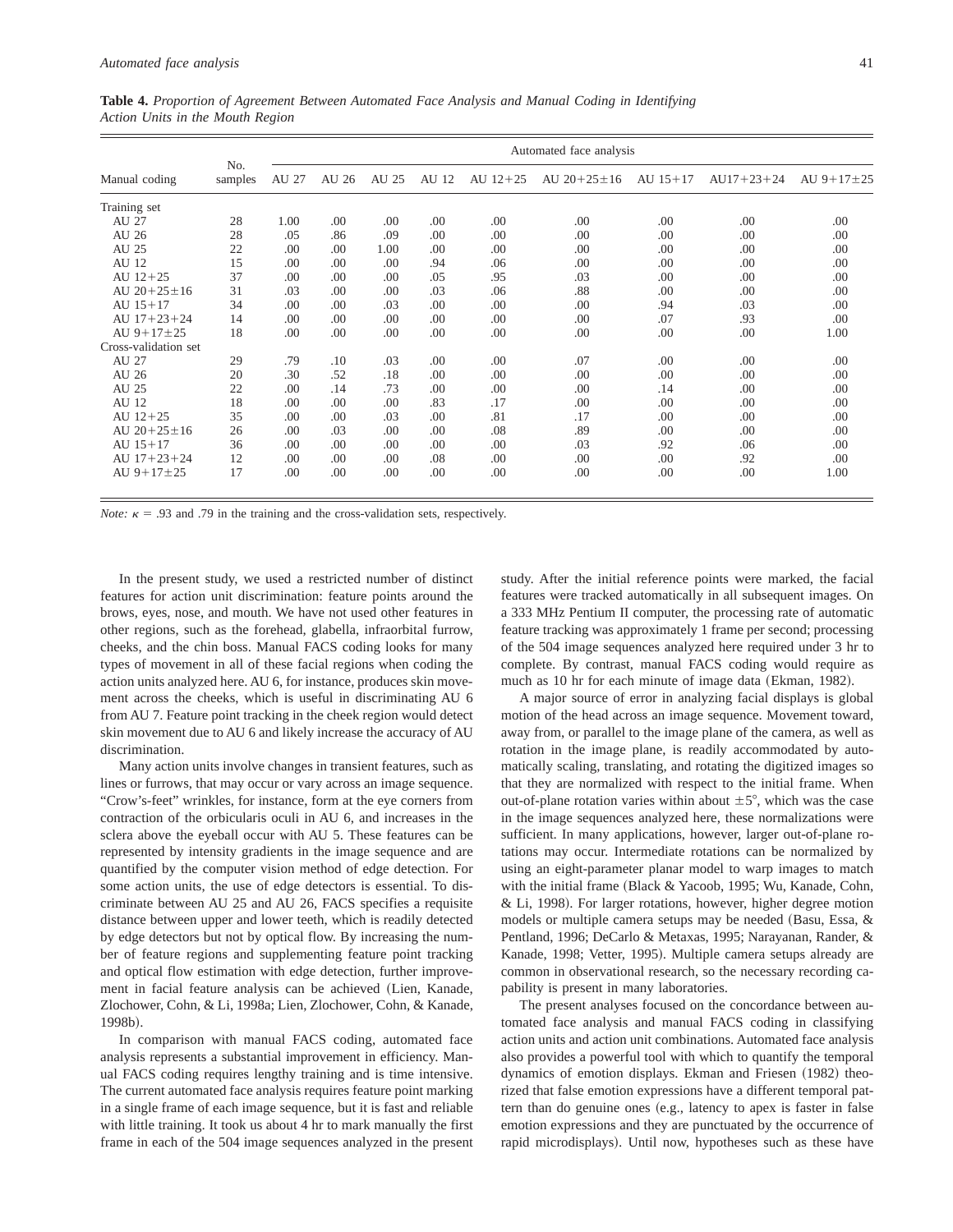been difficult to test (see, e.g., Frank, Ekman, & Friesen, 1993). Human observers have difficulty locating precise changes in behavior and in estimating changes in intensity of expression. Interobserver agreement in locating the timing of action unit changes within a sequence is generally low (e.g., Ekman & Friesen, 1978b). Automated face analysis, by contrast, can precisely track quantitative changes on a frame-by-frame basis (Cohn, Zlochower, Lien, Wu, & Kanade, 1996). Small pixelwise changes from frame to frame may be measured, and the temporal dynamics of facial displays can be determined.

In summary, automated face analysis by feature point tracking demonstrated high concurrent validity with manual FACS coding. In the cross-validation set, which included subjects of mixed ethnicity, average recognition accuracy for 15 action units in the brow, eye, and mouth regions was 81–91%, which is comparable to the level of interobserver agreement achieved in manual FACS coding. We are extending automated face analysis to incorporate convergent methods of quantifying facial displays, increase the number of action units and action unit combinations that can be recognized, and increase the generalizability of the system to a wide range of image orientations. We also have begun to use automated face analysis to study emotion expression in infants (Zlochower, Cohn, Lien, & Kanade, 1998). With continued development, automated face analysis will greatly reduce or eliminate the need for manual coding, make feasible the use of larger, more representative data sets, and open new areas of investigation.

#### **REFERENCES**

- Bakeman, R., & Gottman, J. M. (1986). *Observing behavior: An introduction to sequential analysis*. Cambridge: Cambridge University Press.
- Bartlett, M., Stewart, S., Viola, P. A., Sejnowski, T. J., Golomb, B.A., Larsen, J., Hager, J. C., & Ekman, P. (1996). Classifying facial action. *Advances in Neural Information Processing Systems*, *8*, 823–829.
- Basu, S., Essa, I., & Pentland, A. (1996). Motion regularization for modelbased head tracking. *Proceedings of the International Conference on Pattern Recognition* (pp. 611–616).
- Black, M. J., & Yacoob, Y. (1995). Recognizing facial expressions under rigid and non-rigid facial motions. *Proceedings of the IEEE International Workshop on Automatic Face and Gesture Recognition* (pp.  $12-17$ .
- Black, M. J., Yacoob, Y., Jepson, A. D., & Fleet, D. J. (1997). Learning parameterized models of image motion. *Proceedings of the International Conference on Computer Vision and Pattern Recognition* (pp. 561-567).
- Campos, J. J., Bertenthal, B. I., & Kermoian, R. (1992). Early experience and emotional development: The emergence of wariness of heights. *Psychological Science*, *3*, 61–64.
- Camras, L. ~1992!. Expressive development and basic emotions. *Cognition and Emotion*, *6*, 269–283.
- Carroll, J. M., & Russell, J. A. (1997). Facial expressions in Hollywood's portrayal of emotion. *Journal of Personality and Social Psychology*, *72*, 164–176.
- Cohen, J. (1960). A coefficient of agreement for nominal scales. *Educational and Psychological Measurement*, *20*, 37–46.
- Cohn, J. F., & Elmore, M. (1988). Effect of contingent changes in mothers' affective expression on the organization of behavior in 3-month-old infants. *Infant Behavior and Development*, *11*, 493–505.
- Cohn, J. F., & Tronick, E. Z. (1988). Mother–infant interaction: Influence is bidirectional and unrelated to periodic cycles in either partner's behavior. *Developmental Psychology*, *24*, 386–392.
- Cohn, J. F., Zlochower, A., Lien, J., Wu, Y. T., & Kanade, T. (1996). In N. H. Frijda (Ed.), *Proceedings of the 9th Conference of the International Society for Research on Emotions* (pp. 329–333). Toronto, Canada.
- Cottrell, G. W., & Metcalfe (1991). EMPATH: Face, emotion, and gender recognition using hologons. In R. P. Lippmann, J. E. Moody, & D. S. Touretzky (Eds.), *Neural information processing systems* (Vol. 3, pp. 564–571). San Mateo, CA: Morgan Kaufmann.
- Craig, K. D., Hyde, S. A., & Patrick, C. J. (1991). Genuine, suppressed and faked facial behavior during exacerbation of chronic low back pain. *Pain*, *46*, 161–171.
- DeCarlo, D., & Metaxas, D. (1995). Deformable model-based face shape and motion estimation. *Proceedings of the IEEE International Conference on Automatic Face and Gesture Recognition* (pp. 146–150).
- DePaulo, B. M. (1992). Nonverbal behavior and self-presentation. *Psychological Bulletin*, *111*, 203–243.
- Duda, R. O., & Hart, P. E. ~1973!. *Pattern classification and analysis*. New York: Wiley.
- Ekman, P. (1982). Methods for measuring facial action. In K.R. Scherer & P. Ekman (Eds.), *Handbook of methods in nonverbal behavior research* (pp. 45–90). Cambridge: Cambridge University Press.
- Ekman, P. (1993). Facial expression and emotion. *American Psychologist*, *48*, 384–392.
- Ekman, P., Davidson, R. J., & Friesen, W. V. (1990). The Duchenne smile:

Emotional expression and brain physiology II. *Journal of Personality and Social Psychology*, *58*, 342–353.

- Ekman, P., & Friesen, W. (1976). *Pictures of facial affect*. Palo Alto, CA: Consulting Psychologist Press.
- Ekman, P., & Friesen, W. V. (1978a). *Facial Action Coding System*. Palo Alto, CA: Consulting Psychologist Press.
- Ekman, P., & Friesen, W. V. (1978b). *Facial Action Coding System: Investigator's guide Part I*. Palo Alto, CA: Consulting Psychologist Press.
- Ekman, P., & Friesen, W. V. (1982). Felt, false, and miserable smiles. *Journal of Nonverbal Behavior*, *6*, 238–252.
- Ekman, P., & Rosenberg, E. (1997). *What the face reveals*. New York: Oxford University Press.
- Emde, R. N., Gaensbauer, T. J., & Harmon, R. J. (1976). Emotional expression in infancy: A biobehavioral study. *Psychological Issues: Monograph Series*, No. 37. New York: International Universities.
- Essa, I. A., & Pentland, A. (1994). A vision system for observing and extracting facial action parameters. *Proceedings of the International Conference on Computer Vision and Pattern Recognition* (pp. 76–83).
- Fleiss, J. L. (1981). *Statistical methods for rates and proportions*. New York: Wiley.
- Fox, N., & Davidson, R. J. (1988). Patterns of brain electrical activity during facial signs of emotion in ten-month-old infants. *Developmental Psychology*, *24*, 230–236.
- Frank, M. G., Ekman, P., & Friesen, W. V. (1993). Behavioral markers and recognizability of the smile of enjoyment. *Journal of Personality and Social Psychology*, *64*, 83–93.
- Fridlund, A. J. (1994). *Human facial expression: An evolutionary view*. New York: Academic Press.
- Friesen, W. V., & Ekman, P. ~1984!. *EMFACS-7: Emotional Facial Action Coding System*. Unpublished manuscript, University of California at San Francisco.
- Gosselin, P., Kirouac, G., & Dore, F. Y. (1995). Components and recognition of facial expression in the communication of emotion by actors. *Journal of Personality and Social Psychology*, *68*, 83–96.
- Izard, C. E. (1983). The Maximally Discriminative Facial Movement Cod*ing System*. Unpublished manuscript, University of Delaware.
- Izard, C. E., Dougherty, L. M., & Hembree, E. A. ~1983!. *A system for identifying affect expressions by holistic judgments*. Unpublished manuscript, University of Delaware.
- Kanade, T. (1973). *Picture processing system by computer complex and recognition of human faces*. Unpublished doctoral dissertation, Kyoto University, Kyoto.
- Kanade, T. (1977). *Computer recognition of human faces*. Stuttgart: Birkhauser Verlag.
- Katsikitis, M., & Pilowsky, I. (1988). A study of facial expression in Parkinson's disease using a novel microcomputer-based method. *Journal of Neurology, Neurosurgery, and Psychiatry*, *51*, 362–366.
- Lien, J. J., Kanade, T., Cohn, J. F., & Li, C. C. (1998a). Subtly different facial expression recognition and expression intensity estimation. *Proceedings of the IEEE Conference on Computer Vision and Pattern Recognition* (pp. 853-859).
- Lien, J. J., Zlochower, A., Cohn, J. F., & Kanade, T. (1998b). Automated facial expression recognition. *Proceedings of the IEEE International Conference on Automatic Face and Gesture Recognition* (pp. 390–395).
- Lucas, B. D., & Kanade, T. (1981). An iterative image registration tech-